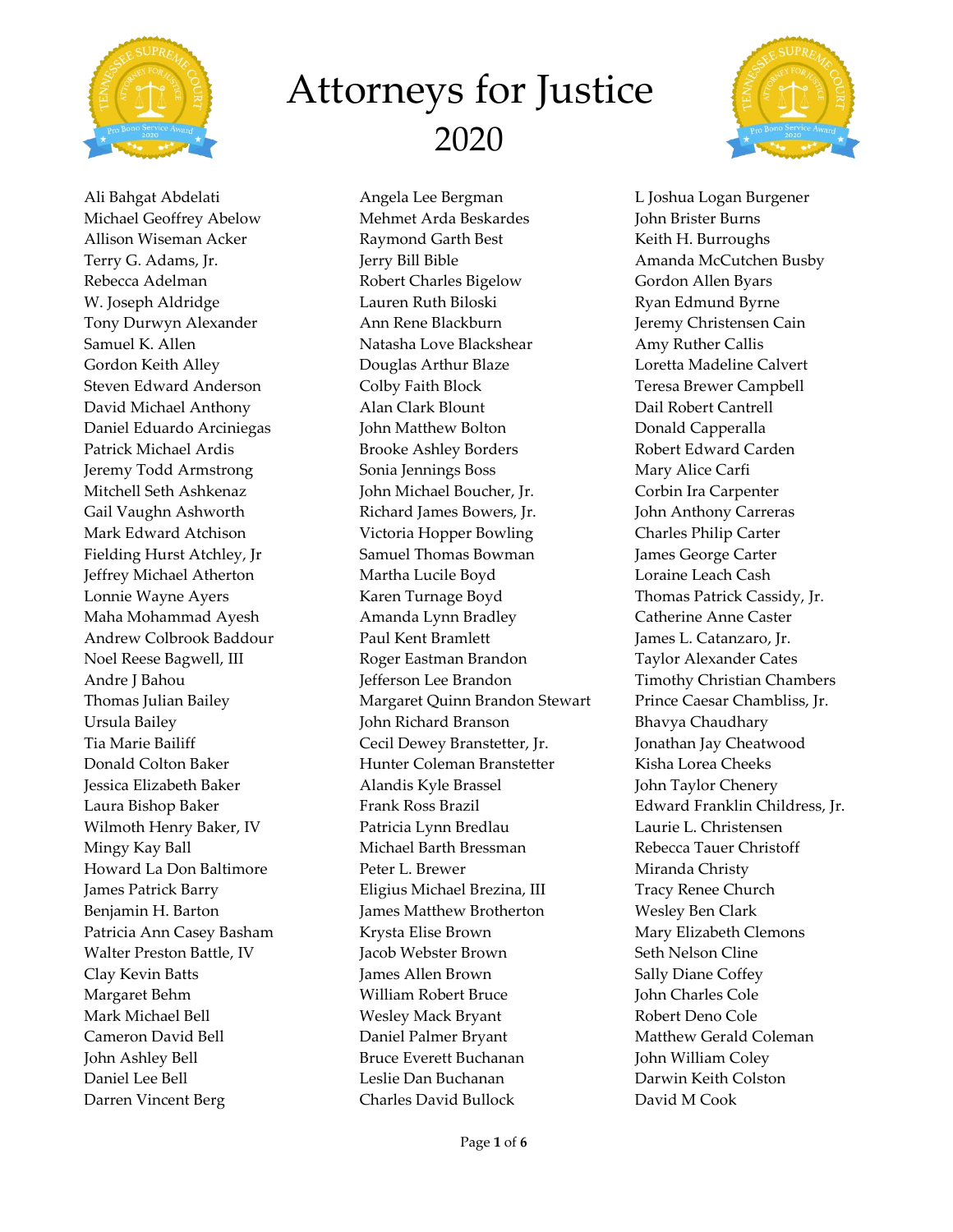



Michael Neal Cope Amber Lynne Corn Chris Anthony Cornaghie Helen Loftin Cornell Michael Anthony Cottone Lawrence Farrell Counts McKenna Louise Cox Joel Hugh Coxander Joseph Houston Crabtree, Jr. Phillip Frederick Cramer Randall Francis Crossing Shannon Lee Crutcher Karen Goforth Crutchfield David Cruz Kasey Ann Culbreath James David Culp Thomas Joseph Dancison, Jr. Robert Lawrence Dann Valentine Cole Darker Andrew Tyler Daugherty Wade Vance Davies Jason Charles Davis Tyler Scott Davis Charles Jacob Davis Angie Coward Davis Floyd Don Davis Charles Leland Davis Anne Besh Davis Rhonda Gail Davis Gregory Wade Dawson Michael DeAgro Randy Lee Dean James Alfred Delanis Rebecca Wells Demaree Christopher Lee Denison Douglas Keith Dennis, Jr. Frederick R. Denson Kathryn Leigh DeRossitt Duane Woodruff DeVault Jacob Alan Dickerson Nicholas Warren Diegel Robert Howard Dietrick I'Ashea Myles Dihigo Brittany Leigh Dinaso

Covington Dismukes William Christopher Dixon Kemper Harlan Dodson, III Margaret Virginia Dodson Dodson, Parker, Behm & Capparella, P.C. Kevin Michael Doherty Nikylan Brooke Donato-Knapper James M. Doran, Jr. Andrew Chase Doscher Christopher Murray Douse Mark Joseph Downton Jessica Lyn Doyle Larry De Wayne Drolsum Dann Lee Duncan Richard Livingston Duncan James Carl Duncan David H. Dupree Marcia Meredith Eason Sunny Marie Eaton Russell Elliott Edwards Matthew Kristian Eggleston M. Allen Ehmling Steven Jeffrey Eisen Jessica Sloan Elam Ruth Thompson Ellis Kathryn St. Clair Ellis David Ruben Esquivel Jerry Nelson Estes Cindy G. Cole Ettingoff Matthew Brandon Evans Curtis Dwaine Evans Mary Arline Evans Dale Alan Everett Dustin Faeder Jacob Spencer Fair Brittany Thomas Faith Mohamed Akram Faizer Anahi Alejandra Fancher Amy Jenkins Farrar Andrew Christian Graham Carmichael Macey Dawson Gurley Fels Charles Wentworth B Fels Charles Benjamin Ferguson

John Earl Finklea Cynthia Webb Fitzgerald Hallie Goodman Flanagan Amber Danielle Floyd Charles Augustus Flynn William Shea Forgety Michael Lee Forrester Russell Fowler Eric Kendall Fox Barry Lee Frager Gregory Wynn Francisco Joseph Aaron Fried Mark Andrew Fulks Steven Glen Fuller Lauren Michelle Gaffney Scott Davis Gallisdorfer Ivy Jo Gardner Patti Jon Burton Garner David Wilson Garrison Autumn LaCarla Gentry Layne Meredith Gillespie Carolyn Levy Gilliam R. Christopher Gilreath Andrew Jordan Godbold Michael E Goldstein Marc David Goldstone Theodore Welborn Goodman Kathleen Robson Gordon Henry Bragg Gotten, III Charles Kevin Grant Harold Wayne Graves Paige Adonna Greenlee Alysse Nicole Gregory Nicole M. Grida Brandon Scott Griffin Davis Fordham Griffin David Ryan Grimmett Alison King Grippo Joseph Gregory Grisham Jesse J. Guin Roland Thomas Hairston, II Sara Louise Hall David Donald Hall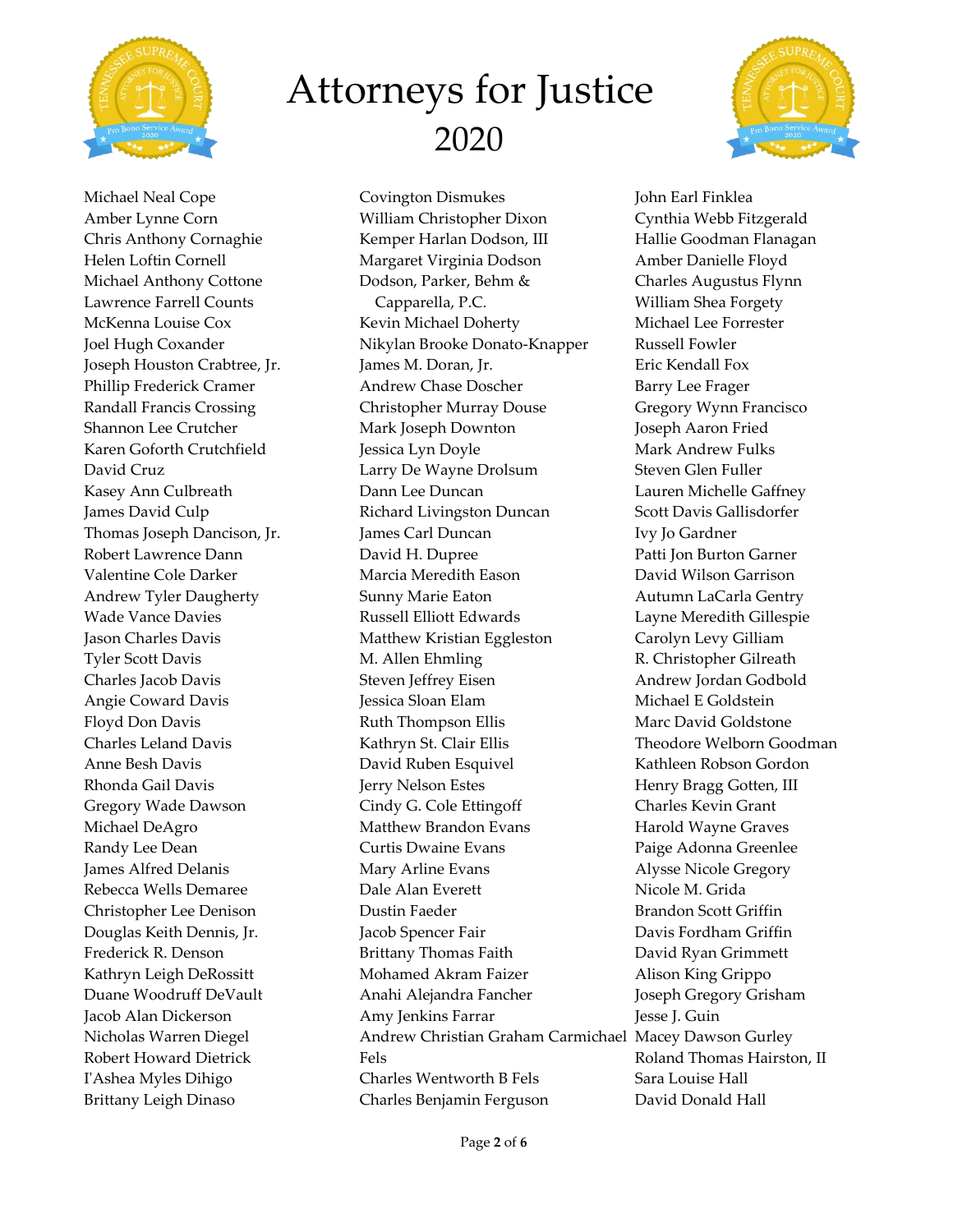



Thomas Bradley Hall Mitzi Rachelle Hall Jennifer Jessica Hall Wayne Robert Halper Claire Cowart Haltom Myra Ann Hamilton Richard Allen Hammond, Jr. William Luke Hammond Jonathan C. Hancock John K. Harber William L. Harbison Andrew Hathaway Hard Susan Hail Harmon Jeremy Eugene Harr Penny Harrington Chelsea Alicia Harris TaCara Denise Harris Phillip Nathaniel Harvey Robb Stewart Harvey Bryan Christopher Hathorn Jason Edward Havens Katja Kallis Hedding Jennifer Atkins Hedge Joan Marie MacLeod Heminway Bradley Loyed Hendrix Ian Perry Hennessey Jamie L. Herman Gregory Ishmael Herman-Giddens Roy Brasfield Herron Joshua Hershberger Jason Francis Hicks Virginia Douglas Hiner Callie Katherine Hinson Robert Granville Hinton Robert Dee Hobbs Kimberly Shawn Hodde Jeremiah Michael Hodges Michele Denise Hodges Patricia Wilsdorf Holder Justice Janice M. Holder Maureen T. Holland Josie Scarlett Holland Jonathan Frank Hollis Brad William Hornsby

Daniel Alexander Horwitz Michael Gabriel Hoskins Debra Lynn House Brooke Elizabeth Howlett William Beesley Hubbard Robert L. Huddleston, III Brett Alexander Hughes Lauren Nicole Hughes Sean Antone Hunt Courtney Hunter Sheryl Tattiana Hurst Jason Lyndol Huskey Colleen Ann Hyder Roger David Hyman Lynne Tyler Ingram Kimberly Michelle Ingram LaTrena Davis Ingram Juanita Brown Ingram Leslie Rae Isaacman Marlinee C. Iverson April Lynn Harris Jackson Rachel Jackson Scott MacKinnon Jarvis Jessica Grace Ann Jernigan-Johnson Lucille Anne Jewel Matthew Ian John Tiffany Marcilynne Johns Kristi Lea Norris Johnson George Muse Johnson Florence Marie Johnson Stephen Ross Johnson Katie Tolliver Jones James Jones, Jr. Terence Scott Jones Dawn M. Lockhart Jordan Mary Carol Jowers S. Joshua Kahane Danny Wayne Kail Lanis Loretha Karnes Paul Emmett Kaufman Clyde William Keenan Blake Kelley Nathan Wesley Kellum Pamela Williams Kelly

Ariel Mason Kelly Christopher Lee Kelly Charisse Kendricks Cornell Ha'Kim Kennedy Sam Delk Kennedy, Jr Trent Marrs Kernodle David B Kesler Nathanael Paul Kibler Soojin Kim Hyeyeon Kim William Scott Kimberly Vanecia Belser Kimbrow Mark James King Russell Theodore King, Jr David L. King Jason Lewis Kinnard Sean Charles Kirk Edward Carl Krausnick, III Brian Kingsley Krumm Darcee Leann Kubisiak Julie Ann Kuykendall Soon Young Kwon Katie Jane Lamb Regina Marie Lambert Jeffrey Alan Land Nanette Jessica Landen Megan Elizabeth Lane Tyler Wade Lannom Shelia Victoria Lannom Edward Dodson Lanquist, Jr. Robert Redman Laser, III Rebecca Lane Lashbrook Chester Harris Lauck, III Thomas William Lawless Tessa Nichole Lawson William Daniel Leader, Jr. Rhonda Faye Lee Charles B. Lee Alan C. Lee Candyce Nicole Leeper Eric Scott Lehman Emily Moore Leininger Roland Robert Lenard Michelle Lee Leonard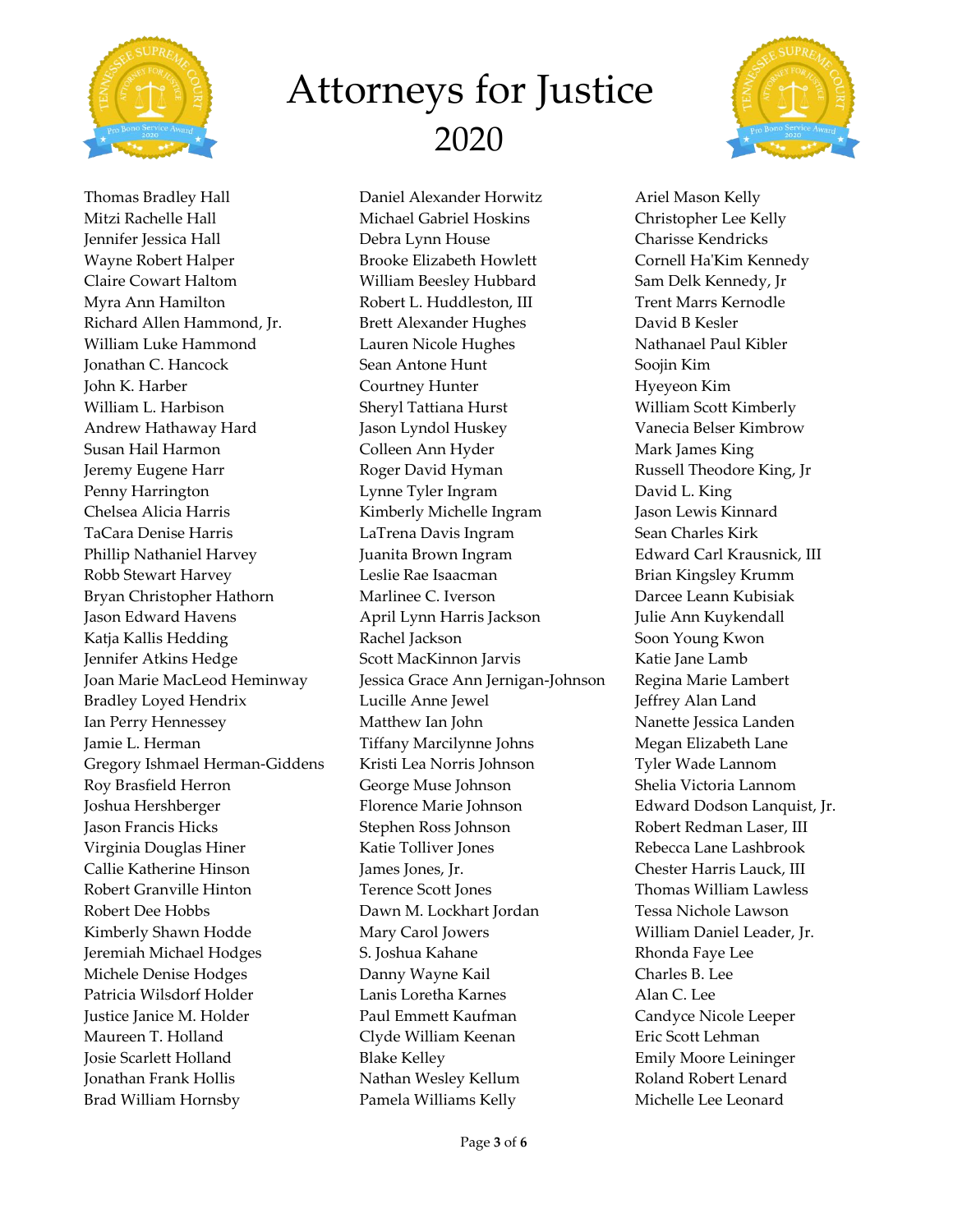



William Hamner Leslie Martin Wayne Lester Walter Hill Levie, III Joseph John Levitt, Jr. Daniel Neal Lewis George Tolbert Lewis, III Sharon Gruby Lichliter Carolyn Elizabeth Littell Courson Natasha Camenisch Little Kendra Joanna Long John Chadwick Long Howard David Lowrance Michelle Marie Lubbert Eric Michael Lutrell Alexandra Camille Lynn Colleen Powell Mac Lean David Martin Macaione Myles R. MacDonald Kimberly Ann Macdonald Kathryn Nan Maceri Sharlina N. Mack Christina Frances Magrans John Terrance Maher Erin Angeline Malone-Smolla Mark Anthony Mangini Mary Elizabeth Mangum Howard Brett Manis Arthur Barlow Mann Richard Manson Kendra Jane Mansur Louis Gino Marchetti, Jr. Jonathan Andrew Marion Terry Ann Maroney Steven Michael Marshall Sarah Lynne Martin Christopher Peter Martin Racquel Bianca Martin Minton Philip Mayer Thomas Anthony Maynard Marty Brett McAfee Ashleigh Nicole McCain Jack H. McCall, Jr. Samantha Anne McCammon Elizabeth Renee McClellan

Mark Steven McDaniel, Jr. Brenner L McDonald Larry Roger McElhaney, II Nicholas Tuck McGregor Sean Thomas McKinney Amy Rhedessa McLaughlin George Hite McLean, III Lacey Logsdon McMullan Laurie Harrod McNulty James A. Meaney, III Susan N. Mee Cherie Watson Meece Suzanne Marie Meiners-Levy Tamra Lynn Mezera Mary Jo Middlebrooks Casey Leigh Miller Mitchell Ray Miller Mary D. Miller Janice Lois Campbell T. Miller William Hugh Milliken Sharon McMullan Milling John Thomas Minor, V Tyler Ryan Moffatt Amy Krishna Rao Mohan Aaron Nathaniel Monick Dale Jon Montpelier Catherine Ann Moore Ryan Julian Moore Rick Lloyd Moore Michael Ben Moore,II Robert Brad Morgan Elizabeth Haavik Morreim John Howard Morris Jordan Ashley Morris Parke Stratton Morris Mary Ellen Morris Howard Keith Morrison Joseph Lawrence Morrissey, Jr. Julie Elizabeth Moya Joe Aaron Mullis Steven John Mulroy Caleb Nathanael Mundy Kristi Jill Murray Julie Elizabeth Myrick

Charles Robert Naftalin Stephen Charles Nault Patrick Edward Neighbors Jonathan Edward Nelson Bruce S. Newman Charmaine Magoteau Nichols Timothy A. Nordgren Jeannine Marie Novak Stacie Leigh Odeneal Seth Rayborn Ogden Katheryn Murray Ogle Rochelle Ann Oldfield Delshad Murad Omer Billy Wayne Ostermann Rick Allen Owens Michelle Blaylock Owens John Edward Owings Tamika Parker John Houser Parker, II Paul Parker Kyle D. Parks Lauren Isabelle Pasley-Ward Anita Patel Mital Devendra Patel Jon Mark Patey Michael Cotter Patton Joseph Robert Pehanick Beau Edward Pemberton Dee Shawn Peoples John Keith Perry, Jr. J. Vincent Perryman R Wayne Peters Kenneth James Phillips Mimi Phillips David Anthony Pickler Richard Wayne Pierotti Justin David Pitt Mark Richard Podis Erin Stidham Poland William Leslie Pomeroy Ashley Meade Posey Alissa Michelle Poss Denise Verna Pratt Ashley Denise Preston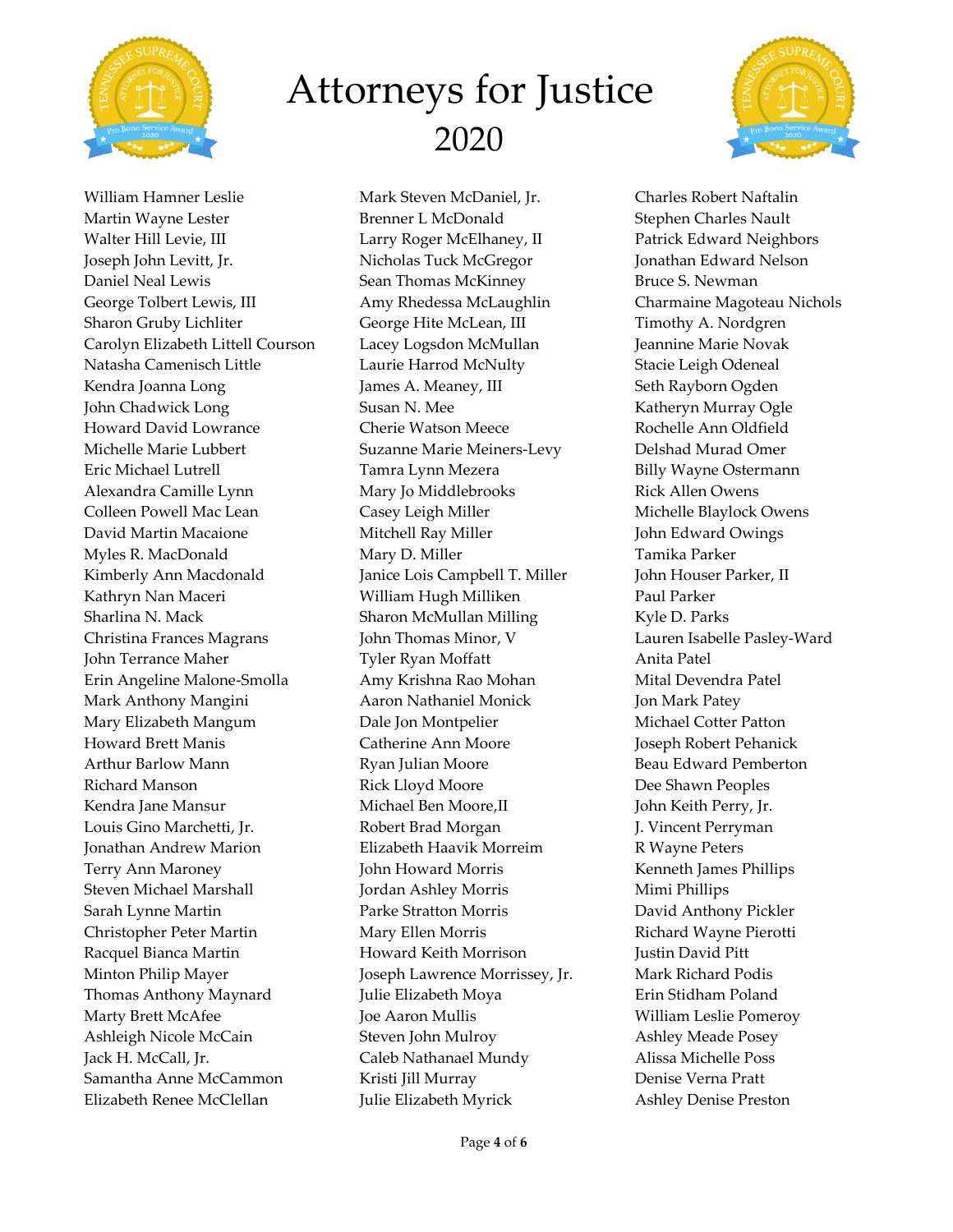



Mary Cornelia Price Joseph Robert Prochaska James Russell Pryor James Dimmett Purple Sr Austin Keith Purvis Rachael Emily Putnam Randall Dean Quarles Suzanne Shackelford Queen Kayla Marie Rachal Ellen Joy Radice Aisha Rahman Nelson Tyler Rainey Richard Joe Rupert Raleigh, Jr. Lindsey Ann Ralston Bruce Allen Ralston James Jay Ramsey Melissa Baxter Ramsingh Brandi Dale Randesi Hillary Dawn Raubach Laura Joann Ray David Louis Raybin Kenneth Dewayne Redditt Elise Kay Reecer Charles Edwin Reed Marc Evan Reisman Cynthia Young Reisz Cory Lino Ricci Jimmy Leo Richardson, III Monika B. Ridley Wayne Allen Ritchie, II Christopher Shawn Roberts James D. R. Roberts, Jr. Worrick Gale Robinson John Thomas Rochford Larry Gene Roddy Helen Sfikas Rogers John Tyler Roper Todd Alan Rose Andrew Scott Roskind Richard Graham Rosser John William Routh Abby Rose Rubenfeld Keri Elizabeth Rule Joseph P. Rusnak

Elizabeth Ann Russell Joyce Grimes Safley Peter Christopher Sales Stephen Joseph Salwierak Taylor McKeel Sample Ross Allen Sampson Nathan Clay Sanders Rachel Elizabeth Sanders Marlen Santana Perez Francis Xavier Santore, Jr. Edmund Scott Sauer Madeleine Christie Savage-Townes Michael Stuart Saylor Philip Edward Schell Robert Culver Schmid Carolyn Wenzel Schott Kimberly Kaye Schreiber Sarah Ruth Schuberth William George Schwall Marie Tedesco Scott George Stackhouse Scoville, III Jennifer Renee Scribner Carrie Ann Searcy Chay Sengkhounmany John Nolan Sharbel Amber Griffin Shaw Jeffrey William Sheehan Melody Farah Shekari Kavita Goswamy Shelat Michael Gibbs Sheppard Matthew Whitaker Sherrod Cynthia A. Sherwood George Calvin Shields, II Gary Clark Shockley John Thomas Sholly Kortney Deniece Simmons Jennifer Anne Sink Jessica Sue Sisk Gregory Howard Siskind Ben G Sissman Elizabeth Noel Sitgreaves Derek Keith Smith Maura Abeln Smith Mary Katherine Smith

Carlee Layne Smith William Holt Smith Terica Nicole Smith Yanika Chantae Smith-Bartley Kevin A. Snider Doris Angela Snider William Joe Sorrells Charles Frederick Spainhour Julia Ann Spannaus Jeffrey Spark Alexa Marie Spata John C. Speer Ryan Joseph Spickard Randall James Spivey Derek Lynn Spratley Francis Lee Spratt Michael Nelson St Charles Benjamin David Stallard Whitney Irene Standefer Roger Stanton Stanfield Holly Jean Stanford Michael Jon Stanuszek M. Susie Henderson Starnes Jonathan O. Steen John A. Stemmler Joan Stallard Stewart Betsy Gay Stibler Matthew Watkins Stiles Joseph Christopher Stiles Richard Charles Stooksbury, III Perry L. Stout Kathleen Grace Stranch Samuel Parker Strantz Jeffrey Scott Strickland Michaela Roberta Martin Strout David A. Stuart Flora Templeton Stuart Walter Hinds Stubbs, Jr Erin Amanda Stubbs Grace Elizabeth Studer Cyburn Hilliard Sullivan, III Buddy Russell Swafford, III William K Swann, III Lee Ann Swarm